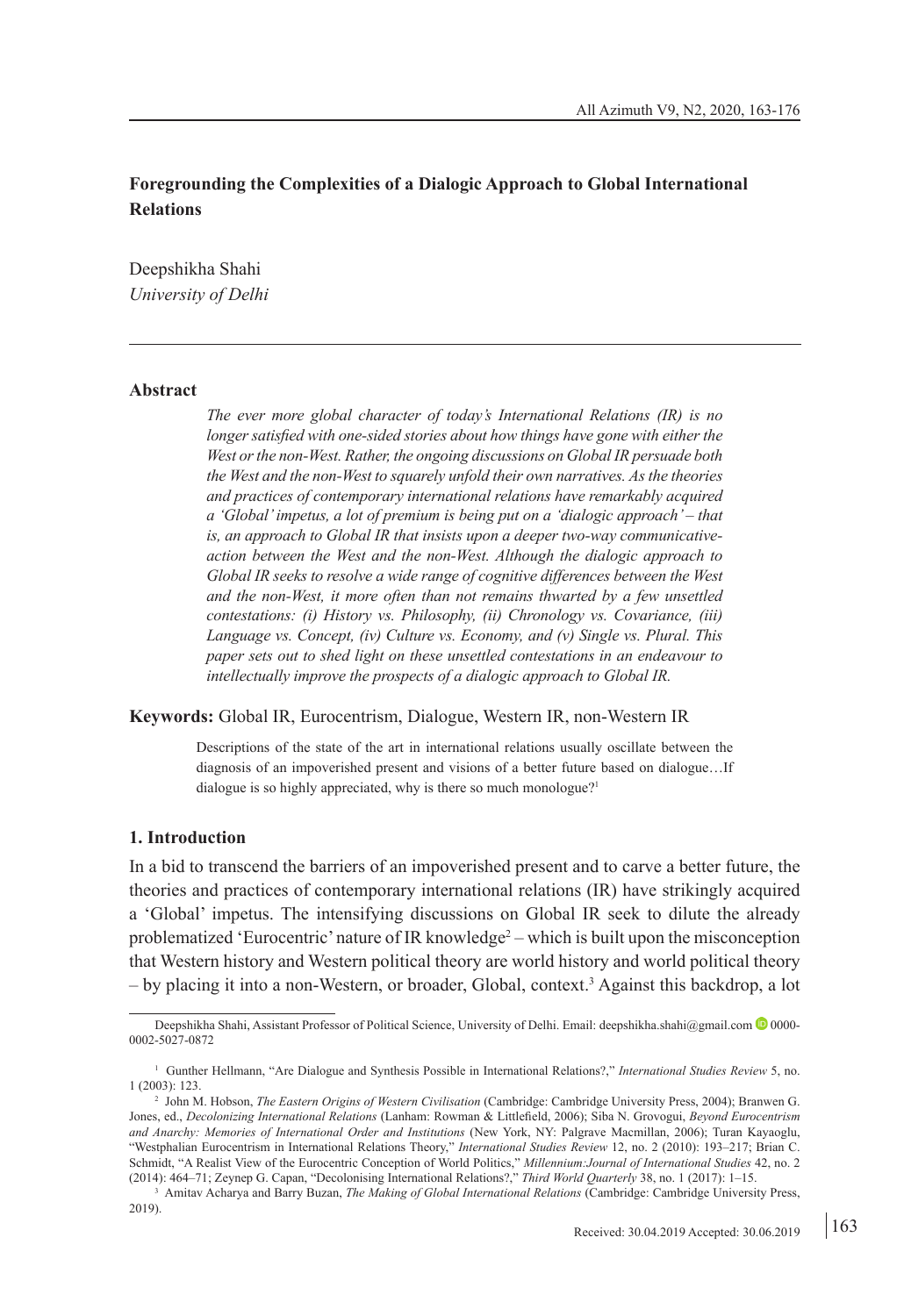of premium is being put on a 'dialogic' approach to Global IR – that is, an intellectual strategy that emphasizes deeper dialogues, two-way communications, and ideational-exchanges between the West and the non-West.4 Although the dialogic approach to Global IR aspires to 'reconcile' a wide range of cognitive differences between the West and the non-West, it more often than not remains thwarted by a few unsettled contestations: (i) History vs. Philosophy, (ii) Chronology vs. Covariance, (iii) Language vs. Concept, (iv) Culture vs. Economy, and (v) Single vs. Plural. This paper intends to not only scrutinize the disruptive nature of these unsettled contestations – which tend to trim down ongoing dialogic drills into disjointed monologues – but also detect possible pathways to improve the prospects of a dialogic approach to Global IR. The paper is divided into three sections. The first section illustrates the conceptual evolution of 'dialogue' in Eurocentric IR. The second section articulates how the contextual shift of 'dialogue' from Eurocentric IR to Global IR is still problematic: in fact, the potential of a dialogic approach to Global IR remains somewhat under-exploited due to the failure to recognize some frequently encountered hurdles that systematically undermine West–non-West interactions. Finally, the third section suggests some measures to facilitate an effective West–non-West dialogue that could probably strengthen a conscientious pursuit of Global IR.

## **2. 'Dialogue' in Eurocentric IR: State-of-the-art**

How did the idea of dialogue evolve over time in Eurocentric IR? At the very outset, it is imperative to acknowledge that the term 'dialogue' in IR encompasses a plurality of meanings. Deriving from the Greek concept of *dia-logos* ('meaning-through'), the myriad implications of dialogue in  $IR - as$  collaborative-meaning-making-ventures<sup>5</sup> – have come a long way from Thucydides' 'dialectical argumentation' (as expressed in the Melian dialogue), $6$  to Habermasian 'rational-discourse for strategic-bargaining' and 'communicative-action for consent-seeking',<sup>7</sup> to Bakhtinian 'avoiding of the two extremes of monologue and war', and 'description of the human condition' or 'mode for being-in-the-world',<sup>8</sup> to 'awareness of the always absent "other" that evades the enclosure acts in conversations',<sup>9</sup> to 'interaction between different methodological backgrounds',<sup>10</sup> to 'ability to change the regulative idea of science'<sup>11</sup> and 'recombine analytic components of competing theories';<sup>12</sup> to 'engaged pluralism as a

<sup>4</sup> Meera Sabaratnam, "IR in Dialogue. But Can We Change the Subjects? ATypology of Decolonising Strategies for the Study of World Politics," *Millennium: Journal of International Studies* 39, no. 3 (2011): 781–803; Guy Harpaz, "The Role of Dialogue in Reflecting and Constituting International Relations: The Causes and Consequences of a Deficient European-Israeli Dialogue," *Review of International Studies* 37, no. 4 (2011): 1857–883; John M. Hobson and Alina Sajed, "Navigating Beyond the Eurofetishist Frontier of Critical IR Theory: Exploring the Complex Landscapes of Non-Western Agency," *International Studies Review* 19, no. 4 (2017): 547–72.

<sup>5</sup> David Bohm, *On Dialogue* (London: Routledge, 1996).

<sup>6</sup> Hayward R. Alker, "The Dialectical Logic of Thucydides' Melian Dialogue," *The American Political Science Review* 82, no. 3 (1988): 805–20.

<sup>7</sup> Iver B. Neumann, "International Relations as Emergent Bakhtinian Dialogue," *International Studies Review* 5, no. 1 (2003): 137–40; Harald Muller, "Arguing, Bargainig and All That: Communicative Action, Rationalist Theory and the Logic of Appropriateness in International Relations," *European Journal of International Relations* 10, no. 3 (2004): 395—435; Thomas Diez and Jill Steans, "A Useful Dialogue? Habermas and International Relations," *Review of International Studies* 31 (2005): 127–40.

<sup>8</sup> Neumann, "International Relations"; Xavier Guillaume, "Bakhtin: From Substance to Process," in *International Relations Theory and Philosophy: Interpretive Dialogues*, ed. C. Moore and C. Farrands (London and New York: Routledge, 2010). 9

James Der Derian, *Critical Practices in International Theory: Selected Essays* (London and New York: Routledge, 2009).

<sup>10</sup> Detlef F. Sprinz and Yael Wolinsky-Nahmias, *Cases, Numbers, Models: International Relations Research Methods* (Michigan: University of Michigan Press, 2002); Judith A. Tickner, "Dealing with Difference: Problems and Possibilities for Dialogue in International Relations," *Millennium: Journal of International Studies* 39, no. 3 (2013): 607–18.

<sup>11</sup> Friedrich Kratochwil, *The Puzzles of Politics: Inquiries into the Genesis and Transformation of International Relations* (New York: Routledge, 2010).

<sup>&</sup>lt;sup>12</sup> Rudra Sil and Peter Katzenstein, "Analytic Eclecticism in the Study of World Politics: Reconfiguring Problems and Mecha-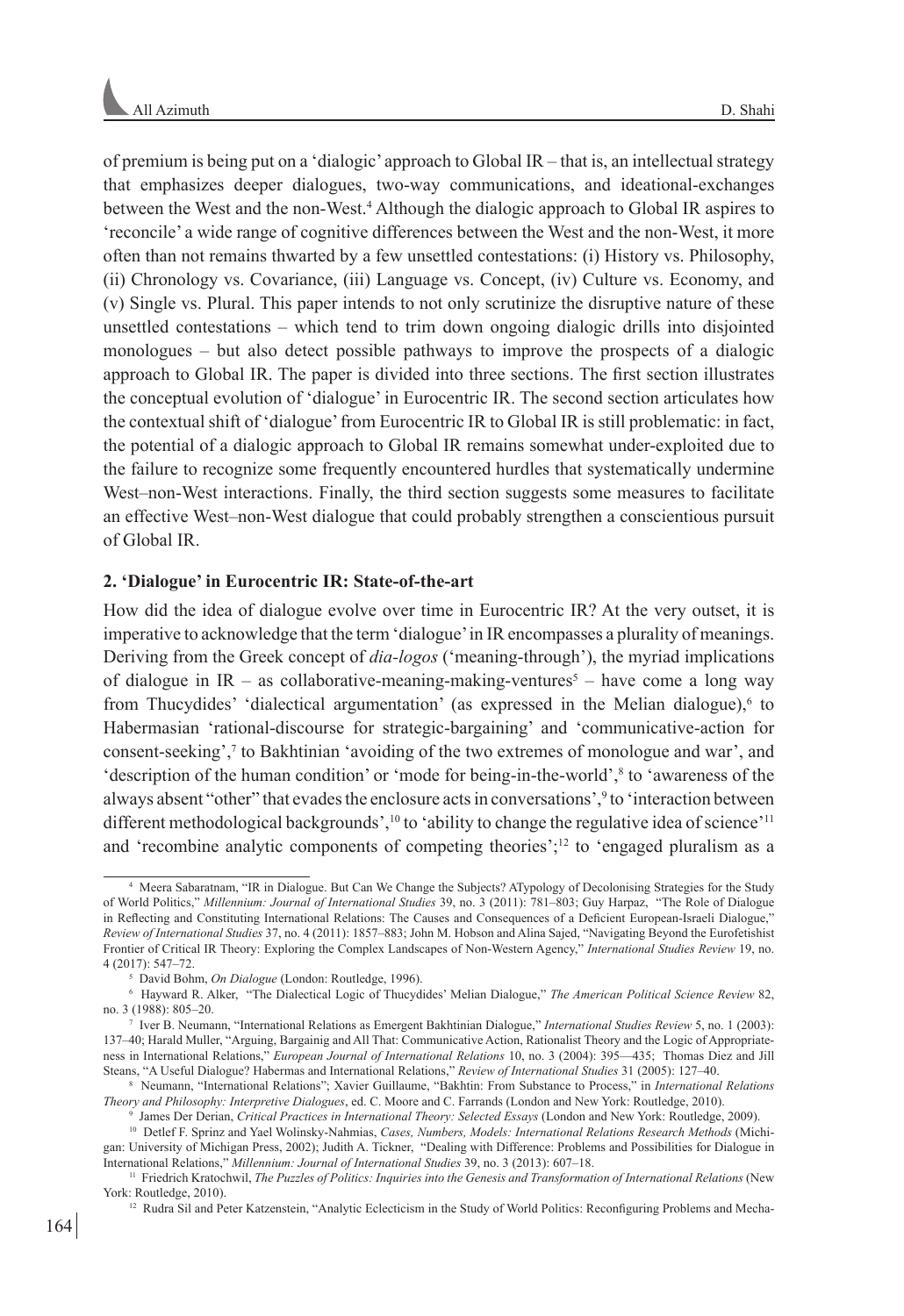potential remedy to long-enduring knowledge-problems',<sup>13</sup> and to the discipline's capacity to share knowledge through 'cross-paradigmatic or inter-epistemic synthesis' based upon an 'endless journey through time and space that, given the unpredictable circumstances we encounter along the way, forces us to adapt on the spot over and over again'.<sup>14</sup>

Retrospectively speaking, most of these implications of dialogue developed as corollaries to the 'great debates' in IR. While Thucydides' Melian dialogue came to be associated with the first great debate (or 'idealist-realist debate'),<sup>15</sup> 'dialogue as methodological interaction' developed into an extension of the incomplete second great debate (or 'history–science debate').<sup>16</sup> Likewise, 'dialogue as engaged pluralism' carried forward the unfinished business of the third great debate (or 'interparadigmatic debate'), $\frac{17}{2}$  and 'dialogue as inter-epistemic synthesis' advanced as an investigation of the fourth great debate (or 'positivist–postpositivist debate').<sup>18</sup> Although it is persuasively argued that the 'great debates' are the most established means of telling the disciplinary history of IR (or, for that matter, the conceptual progression of 'dialogue' in IR),<sup>19</sup> a few IR scholars have begun to interrogate not only the utility of 'great debates',<sup>20</sup> but also the lack of differentiation between 'dialogue' and other forms of human communication such as 'debate'.<sup>21</sup> In fact, some IR scholars have rightly questioned the dominant tendency among present-day IR scholars to prefer 'debate' over 'dialogue', and 'pluralism' over 'synthesis'.<sup>22</sup>

Noticeably, the varied insinuations of dialogue – which remain *interior to* the margins of 'great debates' – suffer from a habitual Eurocentric bias: for instance, James N. Rosenau conceives a Eurocentric notion of 'global dialogues' which omits the Third World as one of the unavoidable major perspectives;<sup>23</sup> and Andrew Linklater imagines a Eurocentric existence of 'dialogic communities' which displays an inside-out-prejudice by attributing the West's development of higher levels of rationalization and morality to its own unique ability to learn and borrow from other non-Western cultures.<sup>24</sup> Under these circumstances, it is no

<sup>23</sup> James N. Rosenau, *Global Voices: Dialogues in International Relations* (Boulder: Westview Press, 1993); Albert J. Paolini, Navigating Modernity: Postcolonialism, Identity, and International Relations (London: Lynne R

nisms across Research Traditions," *Perspectives on Politics* 8, no. 2 (2010): 411–31. 13 Yosef Lapid, "Through Dialogue to Engaged Pluralism: The Unfinished Business of the Third Debate," *International Studies Review* 5, no. 1 (2003): 128–31.

<sup>14</sup> Hellmann, "Are Dialogue and Synthesis Possible," 149.

<sup>15</sup> Włodzimierz J. Korab-Karpowicz, "How International Relations Theorists Can Benefit by Reading Thucydides," *The Monist*

<sup>&</sup>lt;sup>16</sup> Simon Curtis and Marjo Koivisto, "Towards a Second 'Second Debate'? Rethinking the Relationship between Science and History in International Theory," *International Relations* 24, no. 4 (2010): 433–55.

<sup>&</sup>lt;sup>1</sup> Lapid, "Through Dialogue"

<sup>18</sup> Andrew Moravcsik, "Theory Synthesis in International Relations: Real Not Metaphysical," *International Studies Review* 5, no. 1 (2003): 131–36.

<sup>19</sup> Ole Wæver, "The Sociology of a Not so International Discipline," *International Organization* 52, no. 4 (1998): 687–727.

<sup>&</sup>lt;sup>20</sup> Hartmut Behr and Michael C. Williams observe: 'The history of the discipline of International Relations [as it proceeds through the 'great debates'] is usually narrated as a succession of theories that would pursue different ontologies and epistemologies and focus on different problems. This narrative provides some structure to a multifaceted field and its diverse discussions. However, it is also highly problematic as it ignores common problems, intersections and mutual inspirations and overemphasizes divides over eventual commonalities. Rather than such overemphasis, we suggest instead negotiating between 'IR theories' and elaborating their shared foci and philosophies of science in order to provide new perspectives on and approaches to international politics'. Hartmut Behr and Michael C. Williams, "Interlocuting Classical Realism and Critical Theory: Negotiating 'Divides' in International Relations Theory," *Journal of International Political Theory* 13, no. 1 (2017): 3.

Lapid, "Through Dialogue".

<sup>&</sup>lt;sup>22</sup> Hellmann, "Are Dialogue and Synthesis Possible".

<sup>&</sup>lt;sup>24</sup> This problem of 'inside-out-prejudice' which is frequently encountered during global dialogues is what John M. Hobson and Alina Sajed call 'Eurofetishism' whereby, all too often, the non-West is considered as distinct from the West such that a completely 'relational' conception of the West – one in which the non-West shapes, tracks, and inflects the West as much as vice versa – is either downplayed or dismissed altogether, thereby missing 'global interconnectivities'. Hobson and Sajed, "Navigating Beyond the Eurofetishist Frontier". Andrew Linklater, "The Changing Contours of Critical International Relations Theory," in *Critical Theory and World Politics*, ed. Richard Wyn Jones (London: Lynne Reinner Publishers, 2001); Alexander Anievas, "On Habermas, Marx and the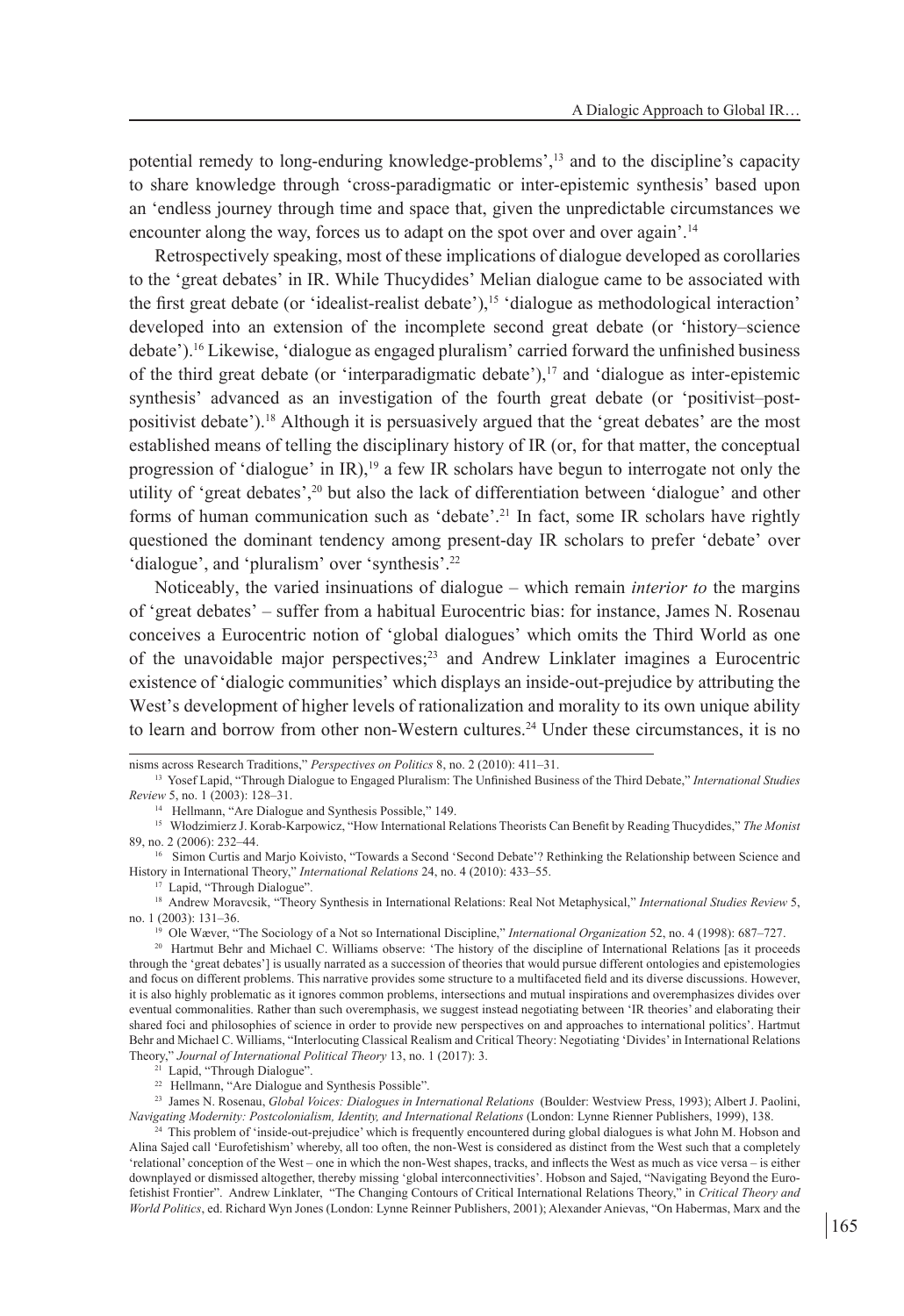wonder that several IR scholars across the world (in both West and non-West) have started to call for an expansion in the scope of dialogue by moving it *exterior to* the margins of 'great debates'. It is assumed that a truly Global interdiscipline of international studies – which is free from parochialisms of different sorts (geographical, linguistic, methodological, and political)– is achievable via dialogue between not only 'subfields and specializations', but also 'West and non-West'.25 While the dialogue between West and non-West aims to grant the academic discipline of IR a Global (read non-Eurocentric) character, it is undeniable that the performance of dialogue in the context of Global IR is also not hassle-free.

### **3. 'Dialogue' in Global IR: Persisting Puzzles**

So, what are the enduring dilemmas of dialogue under the ambit of Global IR? From a Global (or say, non-Eurocentric) standpoint, the likelihood of dialogue subsists on numerous platforms – such as 'inter-civilizational', 'inter-cultural', 'inter-religious' (or 'interfaith'),  $'inter-regular'$  and so on.<sup>26</sup> Since all these platforms – which stimulate different trajectories for West–non-West dialogues – are invariably significant, it is convincingly proposed that Global IR is not limited to a single global dialogue. Amitav Acharya and Barry Buzan assert:<sup>27</sup>

Global IR is not limited to a single global dialogue as some mistakenly interpret our position… Global IR does not expect that IR community should engage in a single global conversation about theory or method…what matters for Global IR is not how many conversations [about how many theories and methods] are going on, but who is excluded from each of these… [In fact], Global IR cannot resolve, nor is it primarily concerned with, interparadigmatic and 'isms' debate in IR…Global IR calls more for synthesis than for choosing one approach over the others.

But then, how would 'West–non-West synthesis' become practicable if multiple global dialogues in Global IR fail to encourage non-Western narratives to at least 'speak to' (if not resolve) the prearranged 'isms' debate foundational to Western IR? One way out can be traced in those non-Western approaches that show a willingness to 'speak to' the 'isms' debate (and the associated perceptions of 'objectivities'/'subjectivities') in Western IR, albeit on calculated terms and conditions of retaining the 'West–non-West cognitive gap' (read 'parentheses'). Walter D. Mignolo comments:<sup>28</sup>

Inter-cultural dialogue, or inter-epistemic dialogue between epistemologies, based on the premise of objectivity without parantheses, could prove deadly when agencies defending opposite objectivities [or scientificities] without parentheses confront each other. Dialogue

Critical Theory Tradition: Theoretical Mastery or Drift?," in *International Relations Theory and Philosophy: Interpretive Dialogues*, ed. C. Moore and C. Farrands. (London: Routledge, 2010), 153.

<sup>25</sup> Thomas J. Biersteker, "Eroding Boundaries, Contested Terrain," *International Studies Review* 1 (1999): 3–9; Margaret G. Hermann, "One Field, Many Perspectives: Building the Foundations for Dialogue," *International Studies Quarterly* 42 (1998): 605–24; John M. Hobson, "East and West in Global History," *Theory, Culture & Society* 23, no. 2-3 (2006): 408–10; Gurminder K. Bhambra, "Talking Among Themselves? Weberian and Marxist Historical Sociologies as Dialogues Without 'Others'," *Millennium: Journal of International Studies* 39, no. 3 (2011): 667–81; Amitav Acharya, "Dialogue and Discovery: In Search of International Relations Theories Beyond the West," *Millennium: Journal of International Studies* 39, no. 3 (2011): 619–37.

<sup>26</sup> Hans Köchler and Gudrun Grabher, eds., *Civilizations – Conflict or Dialogue?* (Vienna: International Progress Organization, 1999); Helle Malmvig, "Security through Intercultural Dialogue? Implications of the Securitization of Euro-Mediterranean Dialogue between Cultures," *Mediterranean Politics* 10, no. 3 (2005): 349–64; Thomas Banchoff, "Religion and the Global Politics of Human Dignity," in *Human Dignity and the Future of Global Institutions*, ed. Mark P. Lagon and Anthony Clark Arend (Georgetown: Georgetown University Press, 2014), 257–76; Peter M. Kristensen, "International relations in China and Europe: The Case for Interregional Dialogue in a Hegemonic Discipline," *The Pacific Review* 28, no. 2 (2014): 161–87. 27 Acharya and Buzan, *The Making of Global International Relations,* 299.

<sup>28</sup> Walter D. Mignolo, *The Darker Side of Western Modernity: Global Futures, Decolonial Options* (Durham and London: Duke University Press, 2011), 70.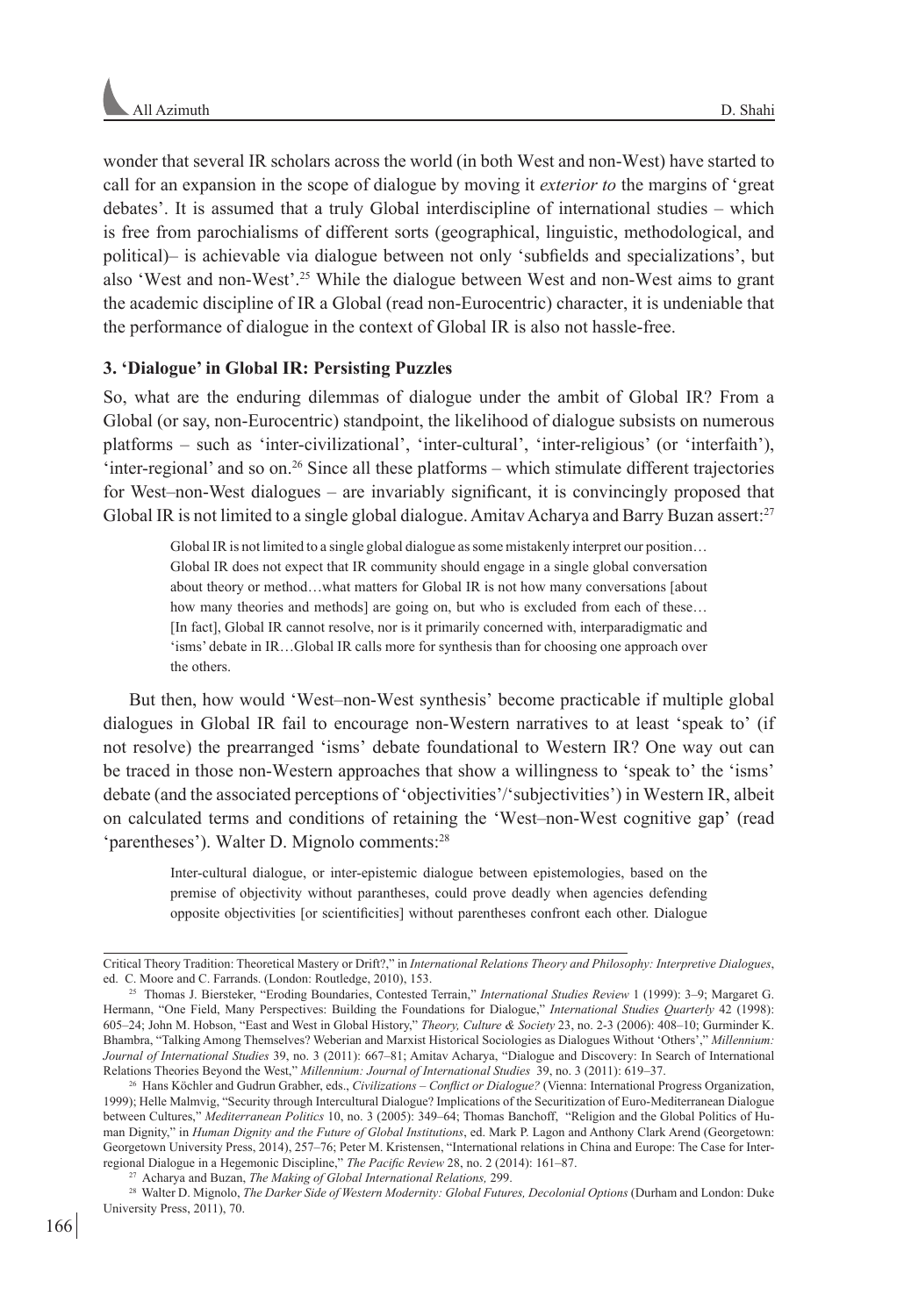becomes unsustainable.<sup>29</sup> Objectivity in parentheses, on the other hand, opens up the doors for true inter-epistemic (and intercultural) dialogues.

While 'objectivity in parentheses' keeps the choice of multiple global dialogues open, its near-compulsory preoccupation with the 'West–non-West binary' quite reasonably raises a few eyebrows. Kimberly Hutchings warns:<sup>30</sup>

There is a politics to the West/non-West distinction that is bound up with predominant models for dialogue in IR; rethinking these models of dialogue implies a new politics, and therefore also, I will suggest, a move away from the West/non-West binary as a way of characterising the participants in dialogic exchange oriented towards the expansive transformation of disciplinary imaginaries.

Most certainly, a dialogic exchange oriented towards the expansive transformation of disciplinary imaginaries demands a move beyond colonial/post-colonial/de-colonial binaries of 'all-powerful West vs. powerless non-West', or, for that matter, 'non-Western silence vs. non-Western defiance'.31 To be sure, the binary style of global dialogues – situated upon 'subject-object dualism/s' – remain ever-ready to invent and include new 'subjectpositions'.<sup>32</sup> However, scholarly competition among these 'subject-positions' – which claim to unleash multiple binary styles of global dialogues – leads to a greater or lesser degree of 'sameness'. Kamila Pieczara explains: 33

Some resemblances of dialogue are based upon pressures produced by competition, which through selection lead to sameness. Like in Waltz, competition produces a tendency toward sameness of the competitors…It is because of competition, spurring imitation, and ultimately leading to sameness that makes for – in the words of Thomas Biersteker [2009] – 'intellectual reproduction' in the field…Although [many] non-Western scholars see the reality of their regions differently, they [more often than not] strive to squeeze their observations into existing ['dualist' Western] IR frameworks [that promote 'binaries'].

And even if the non-Western scholars do not strive to squeeze their observations into dualist Western IR frameworks, their observations are still interpreted through customary binaries: for example, the non-Western expressions such as China's tribute system, *guanxi*  or *tianxia* are recounted using the customary Westphalian binaries wherein 'China' directly connotes the People's Republic of China, rather than seeing the method as a holist governing system of the world.<sup>34</sup> Thus, by design, the binary style of global dialogue/s reinforces dualist Western IR frameworks and, in so doing, inclines toward 'solidifying existing stereotypes' and 'fuelling narcissistic turf war'.35 Alternatively, the non-binary style of global dialogue/s

<sup>&</sup>lt;sup>29</sup> Echoing a similar sentiment, Arlene B. Tickner and David L. Blaney proclaim: 'Neopositivism not only occupies the throne of science [or objectivity], granting it the power of the 'god trick'…but also its followers cannot help but try and convert others [i.e. 'non-believers'] into believers from this elevated position. In consequence, a pluralist science [or objectivity] of IR…would entail either inviting non-believers to the table…or subsuming scholarship done by those who share a vaguely similar wager (such as in the global South) as inferior or 'substandard'…a dialogue between distinctive perspectives or wagers…may be nearly impossible to sustain in practice given the current structure of global intellectual production'. Arlene B. Tickner and David L. Blaney, *Claiming the International* (New York: Routledge, 2013), 2.

<sup>30</sup> Kimberly Hutchings, "Dialogue between Whom? The Role of the West/ Non-West Distinction in Promoting Global Dialogue in IR," *Millennium: Journal of International Studies* 39, no. 3 (2011): 639.

<sup>&</sup>lt;sup>31</sup> Hobson and Sajed, "Navigating Beyond the Eurofetishist Frontier".

<sup>&</sup>lt;sup>32</sup> Sabaratnam, "IR in Dialogue"

<sup>&</sup>lt;sup>33</sup> Kamila Pieczara, "Two Modes of Dialogue in IR: Testing on Western versus Non-Western Engagement with IR Theory," *Millennium Annual Conference*, *London School of Economics* (2010): 5–6.

<sup>&</sup>lt;sup>34</sup> Kosuke Shimizu, "The Genealogy of Culturalist International Relations in Japan and Its Implications for Post-Western Discourse," *All Azimuth* 7, no. 1 (2018): 121–36.

<sup>35</sup> Agnes Tuna, "Intercultural Dialogue: Only a Means, Not an End in Itself. New-Med Research Network," 2016, https://www. osce.org/networks/newmedtrackII/292946?download=true; Yong-Soo Eun, "Beyond 'the West/non-West Divide' in IR: How to En-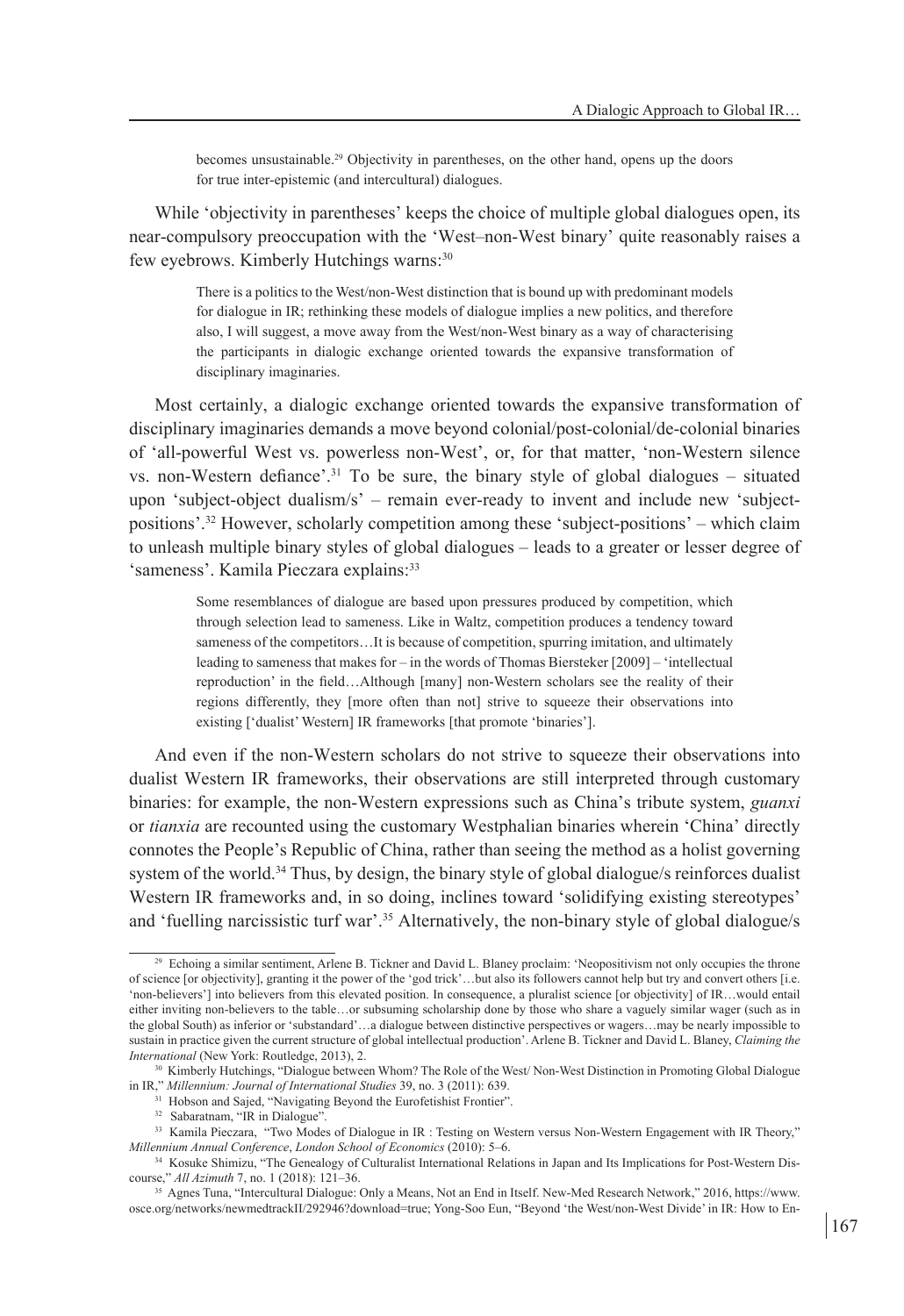– which sometimes speaks back to the West, and at other times occurs for reasons 'Otherwise'– plans to avoid undesirable self-perpetuating divisive labelling mechanism that accentuates (not synthesizes or reconciles) disciplinary boundaries.36 Indeed, it is this nonbinary-style of global dialogue/s – for instance, the one that hunts for a reconciliation of 'Eurocentric dualism' with a few up-and-coming models of 'non-Eurocentric monism' – that suitably stands to leverage a conscientious pursuit of Global IR.<sup>37</sup> But then, it is crucial to recall that the non-binary style of global dialogue/s too faces some problems. The next section methodically foregrounds these often unidentified problems that regularly obstruct an effective West–non-West dialogue.

## **4. Toward an Effective West–non-West Dialogue: A Conscientious Pursuit of Global IR**

The problems that hinder an effective West–non-West dialogue (including non-binary style of global dialogue/s) are mostly rooted in a few unsettled contestations: (i) History vs. Philosophy, (ii) Chronology vs. Covariance, (iii) Language vs. Concept, (iv) Culture vs. Economy, and (v) Single vs. Plural. Since it is held that the 'problem functions as its own solution', in what follows, an attempt has been made to expose each of these unsettled contestations, so that the problems inherent in them could, then, work as their own solution.<sup>38</sup>

# **4.1. History vs. philosophy**

Lately, the non-Western parts of the globe have contributed several IR theories that emanate from their ancient/medieval/modern 'philosophical heritage': for instance, *Tianxia* ('allunder-heaven') from China; *Advaita* ('non-duality') from India; *Basso Ostinato* ('recurrent underlying motif') from Japan; *Ubuntu* ('collective personhood') from Africa; *Dhikr, Takrar and Tawil* ('repetition, lack of repetition, and interpretation') from Turkey etc.<sup>39</sup> However, whenever a non-Western philosophical heritage is activated to comprehend contemporary realities of IR, its capabilities are more often than not restrictively evaluated on the basis of its 'historical limits': that is to say, a philosophical heritage is considered fertile only to the extent that it succeeds within the temporal-spatial boundaries of its origin. As such,

sure Dialogue as Mutual Learning," *The Chinese Journal of International Politics* 11, no. 4 (2018): 435–49.

<sup>36</sup> Hobson and Sajed, "Navigating Beyond the Eurofetishist Frontier"; Cora Lacatus, Daniel Schade, and Yuan Yao, "Quo vadis IR: Method, Methodology and Innovation," Millennium: Journal of International Studies 43, no. 3 (2015): 767–78.<br><sup>37</sup> It is important to admit that Eurocentric IR necessarily thrives upon dualist theoretical frameworks. Yet

ward an indefensible claim that 'the West' is inherently 'dualist' or 'the non-West' is innately 'monist' (or 'non-dualist'). In fact, there has been a persistent presence of philosophical dualism and monism in both the Western and Eastern parts of the world. To be sure, a few Western scholars have diligently disclosed the ambiguities of 'subject-object-dualism'. For instance, Arthur O. Lovejoy clarifies that no content, whether of perception or thought, is totally 'subjective': therefore, whenever dualists argue that the immediate data of perception or memory are subjective, they cannot mean that the immediate data of perception or memory are 'in the subject'. Likewise, Brand Blanshard opines that any acceptable demarcating lines between subject and object, or subject and the world, could only be located in the field of consciousness. While Bernard Williams reveals the problems of the self as a 'subject', Derek Parfit pinpoints that the 'subject' of experiences is not a 'person' or 'Cartesian Ego'. However, none of these non-dualist lines of thinking have been consistently employed to develop a full-grown theory of world politics in Eurocentric IR. Deepshikha Shahi, *Advaita as a Global International Relations Theory* (London and New York: Routledge, 2018); Arthur O. Lovejoy, *The Revolt Against Dualism* (Chicago: Open Ccourt Publishing, 1930); Brand Blanshard, *The Nature of Thought* (2 volumes) (London: George Allen and Unwin Ltd, 1939); Bernard Williams, *Problems of the Self: Philosophical Papers 1956–197*2 (Cambridge: Cambridge University Press, 1973); Derek Parfit, *Reasons and Persons* (Oxford: Oxford University Press, 1984).

<sup>&</sup>lt;sup>38</sup> Slavoj Žižek, "The Most Sublime of Hysterics: Hegel with Lacan," 2006, http://www.lacan.com/zizlacan2.htm.<br><sup>39</sup> Zhao Tingyang, "Rethinking Empire from a Chinese Concept 'All-under-Heaven'," Social Identities 12, no. 1 Shahi, *Advaita;* Felix Rösch and Atsuko Watanabe, "Approaching the Unsynthesizable in International Politics: Giving Substance to Security Discourses through Basso Ostinato?," *European Journal of International Relations* 23, no. 3 (2016): 609–29; Thomas K. Tieku, "Collectivist Worldview: Its Challenge to International Relations," in *Africa and International Relations in the Twenty-First Century*, ed. Fantu Cheru, Timothy Shaw, and Scarlett Cornelissen (Basingstoke: Palgrave Macmillan, 2012); Ali Balci, "Knowledge, Repetition and Power in Ibn al-'Arabi's Thought: Some Preliminary Comments on Methodology," *All Azimuth* 4, no. 1 (2015): 39–50.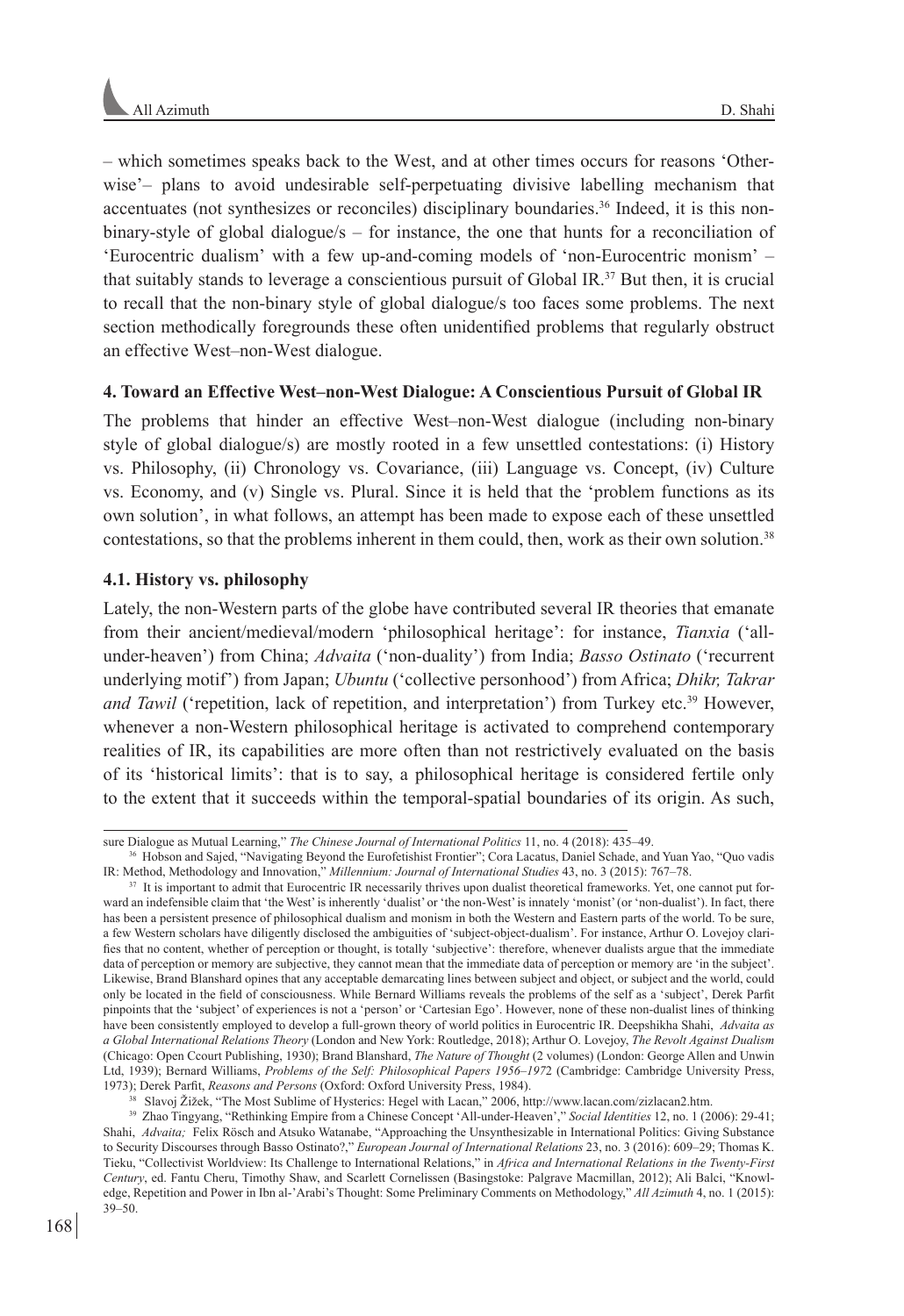history is mobilized as a tool to truncate philosophy. Nevertheless, the historical readings of a philosophy have their own limits: supposedly, if a philosophy works at a particular temporalspatial point (i.e. historical juncture), it does not mean that it would work forever $40$ ; likewise, if a philosophy does not work at a particular temporal-spatial point, it does not mean that it would not work ever. Hence, whenever 'History vs. Philosophy' dispute crops up to distort an effective West–non-West dialogue, the question that one needs to ask is this: why should we accept 'history' (or records of the past) as a natural limit to human future potential?

### **4.2. Chronology vs. covariance**

Since 'history' normally acts as a guide to examine the present, it inadvertently gives birth to another perplexity – namely, the perplexity pertaining to 'chronological battle' over who came first in (re)producing a particular idea/concept/method/theory. An example of this chronological battle can be found in confrontations over the actual 'pioneer of realpolitik' in IR: because the realpolitik of Kautilya's *Arthaśāstra* (2-4<sup>th</sup> century CE) appeared much before the realpolitik of Machiavelli's *The Prince* (1532), it is considered appropriate to label Machiavelli as 'Italian or Mediterranean Kautilya', not Kautilya as 'Indian Machiavelli'.<sup>41</sup> However, such a chronological battle is unfruitful in terms of its ability to support a West– non-West dialogue: although it revitalizes the status of Kautilya's *Arthaśāstra* as a potent non-Western device to attack the Eurocentric roots of contemporary IR, it encourages a narrow re-reading of the extra-ordinarily comprehensive 'eclectic philosophical foundation' of this classical text which neatly goes beyond Machiavelli's *The Prince*. 42 Clearly, such a chronological battle demonstrates how 'competition produces a tendency toward sameness of the competitors'.<sup>43</sup> Besides, it occasionally creates a flawed impression that a particular idea/concept/method/theory has to always historically travel from one place to another before showing up at both the places. In fact, whenever a chronological battle tries to circumscribe a West–non-West dialogue, one can start to rethink through Helmuth Plessner's concept of 'covariance': since the concept of 'covariance assumes that intrinsically (or genetically) related ideas can be generated in historically and culturally distant spaces',<sup>44</sup> anybody located at any temporal-spatial point could concentrate and capture the freely floating ideas which are provincially neither Western nor non-Western. So, instead of 'provincializing', an effective West-non-West dialogue must insist upon the task of 'non-provincializing' a particular idea/ concept/method/theory.

<sup>40</sup> In fact, the dominant theoretical frameworks in Eurocentric IR – guided by diverse philosophies of realism, liberalism and constructivism – have been commonly stumped by 'change', thereby indicating that none of these philosophies could work forever. Jack Snyder (2004, 61) writes: 'Realists failed to predict the end of the Cold War, for example. Even after it happened, they tended to assume that the new system would become multipolar ("back to the future", as the scholar John J. Mearsheimer put it). Likewise, the liberal theory of democratic peace is stronger on what happens after states become democratic than in predicting the timing of democratic transitions, let alone prescribing how to make transitions happen peacefully. Constructivists are good at describing changes in norms and ideas, but they are weak on the material and institutional circumstances necessary to support the emergence of consensus about new values and ideas. With such uncertain guidance from the theoretical realm, it is no wonder that policymakers, activists, and public commentators fall prey to simplistic or wishful thinking about how to effect change'. Jack Snyder, "One World, Rival Theories," *Foreign Policy* 145 (2004): 52–62.

<sup>41</sup> Teotónio R. de Souza, "Machiavelli, A Modern European Avatar of Kautilya," 2011, https://www.semanticscholar.org/ paper/Machiavelli%2C-a-Modern-European-Avatar-of-Kautilya-Souza/b51d9e73d8b14bad3ba1cda38600c9108cec9880; Amitav Acharya, "Global International Relations (IR) and Regional Worlds: A New Agenda for International Studies," *International Studies Quarterly* 58, no. 4 (2014): 647-59

<sup>42</sup> Deepshikha Shahi, *Kautilya and Non-Western IR Theory* (Cham: Palgrave Macmillan, 2018). 43 Pieczara, "Two Modes of Dialogue".

<sup>44</sup> Michael Liebig, "Statecraft and Intelligence Analysis in the Kautilya-Arthashastra," *Journal of Defence Studies* 8, no. 4 (2014): 29.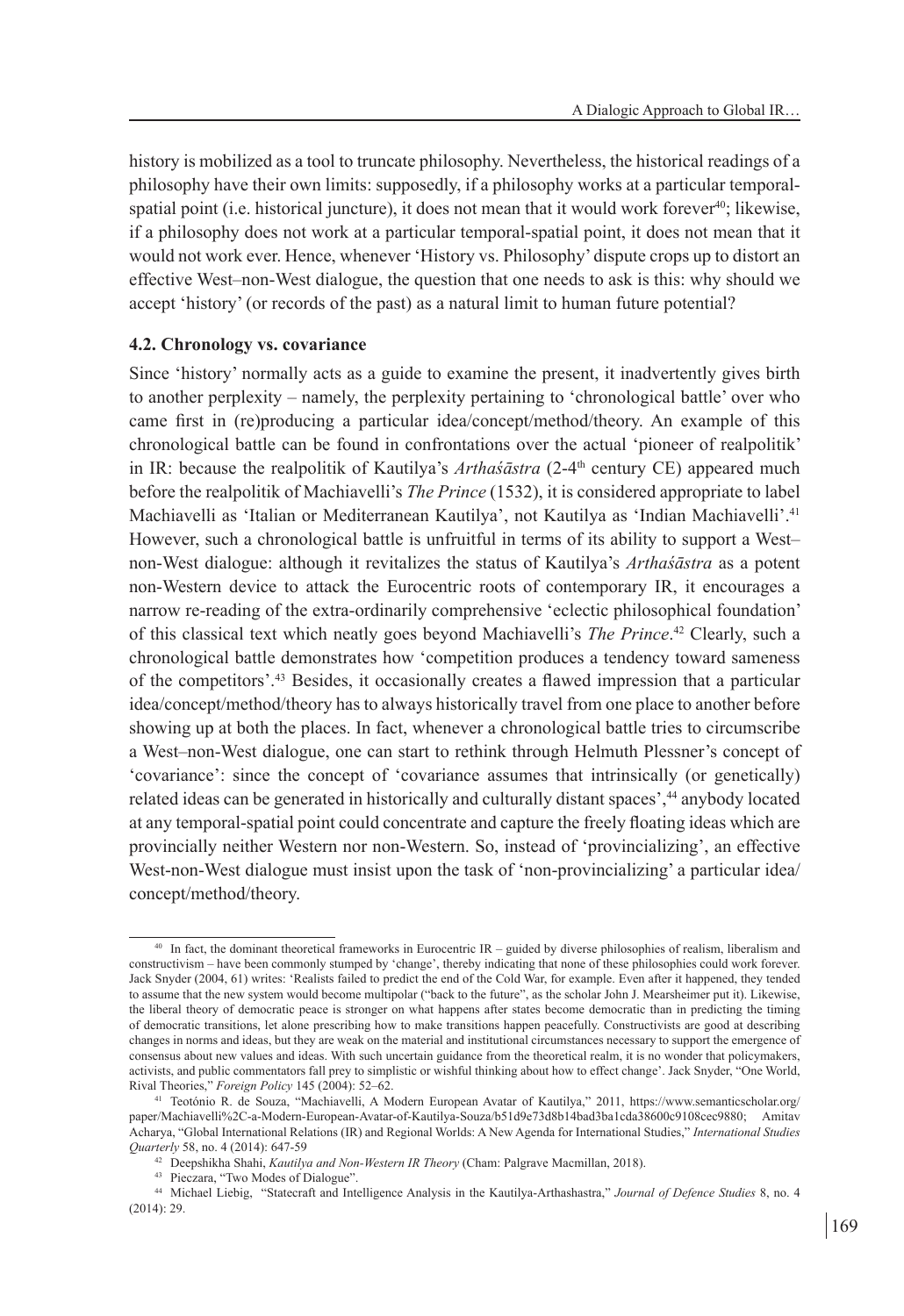## **4.3. Language vs. concept**

As of now, the tactic of 'provincializing' has been seen as a remedy to the problem of Eurocentrism in IR. However, the ideas/concepts/methods/theories originating from the 'non-Western provinces' are many a time recognized merely as 'linguistic', not 'conceptual', additions to the already existing body of Eurocentric IR knowledge. In other words, the supplementary influx of Chinese, African, Indian or Arabic linguistic terms is hailed as a sufficient proof of the enhanced 'globality' of IR; it is barely assessed if this enhanced globality (resulting from the influx of alien terminologies) is capable of offering novel concepts to deal with the challenges of contemporary global politics. In a way, it is presumed that the Eurocentric IR knowledge 'knows it all'; what non-Eurocentric IR knowledge could do is to inclusively participate in 'politics of knowledge' which, in turn, would lead to the awakening of non-Western linguistic resources to offer a 'derivative discourse' (or conceptual imitation/ replication) of the same Eurocentric IR knowledge, thereby manufacturing nothing more than 'analogies'. Although the Western curiosity surrounding the non-Western linguistic additions (or 'analogies') is appreciable,<sup>45</sup> an effective West–non-West dialogue requires a different kind of intellectual temperament: such an intellectual temperament not only presupposes that the same concept can possess different meanings in different milieus,46 but also confesses that there are different concepts (in both Western and non-Western traditions) that presently remain denigrated and, therefore, prohibited from the mainstream Eurocentric IR knowledge.<sup>47</sup> As such, the entrance of a non-Western 'vocabulary' to IR knowledge is not essentially about 'linguistics'; it could also be about 'concepts': even if these non-Western concepts presently remain at the outskirts of formal IR knowledge, they, nonetheless, continually affect the mind-set of various actors who keenly shape the realities of today's IR.

## **4.4. Culture vs. economy**

Similar to the trend of delimiting non-Western IR knowledge to 'language' (not 'concept'), there is an obvious propensity to compartmentalize non-Western IR knowledge as 'cultural' (or 'spiritual'), not 'economic' (or 'material'). Arlene B. Tickner writes:<sup>48</sup>

[The] non-Western experiences with nationalism have been premised upon opposition and difference to imported models. However, Partha Chatterjee [1986] explains that anticolonial nationalism in the African and Asian contexts is also characterised by a fundamental contradiction entailing imitation and rejection vis-à-vis modernity and tradition. At the same time that the bearer of modernity, the colonial power, is to be rejected, it is also to be imitated by way of its 'universal' methods; similarly, traditional practices considered to pose an obstacle to progress are rejected, while they are also revered as the bearers of national identity. In consequence, such [non-Western] experiences…are characterised by a dual process consisting of: (1) replication and emulation of those material practices (law, statecraft, economy, etc.) imposed by the coloniser, in order to erase difference; and (2) careful guarding of spiritual practices, where cultural identity resides, in order to preserve cultural distinctiveness.

<sup>45</sup> Dirk Messner, During a formal discussion at the international conference on *Futures of Global Cooperation* (Centre for Global Cooperation Research, University of Duisburg-Essen, Germany, 8-10 November, 2017).

Rösch and Watanabe, "Approaching the Unsynthesizable".

<sup>47</sup> Deepshikha Shahi and Gennaro Ascione, "Rethinking the Absence of post–Western International Relations Theory in India: 'Advaitic Monism' as an Alternative Epistemological Resource," *European Journal of International Relations* 22, no. 2 (2016): 313–34.

<sup>48</sup> Arlene B. Tickner, "Seeing IR Differently: Notes from the Third World," *Millennium: Journal of International tudies* 32, no. 2 (2003): 322.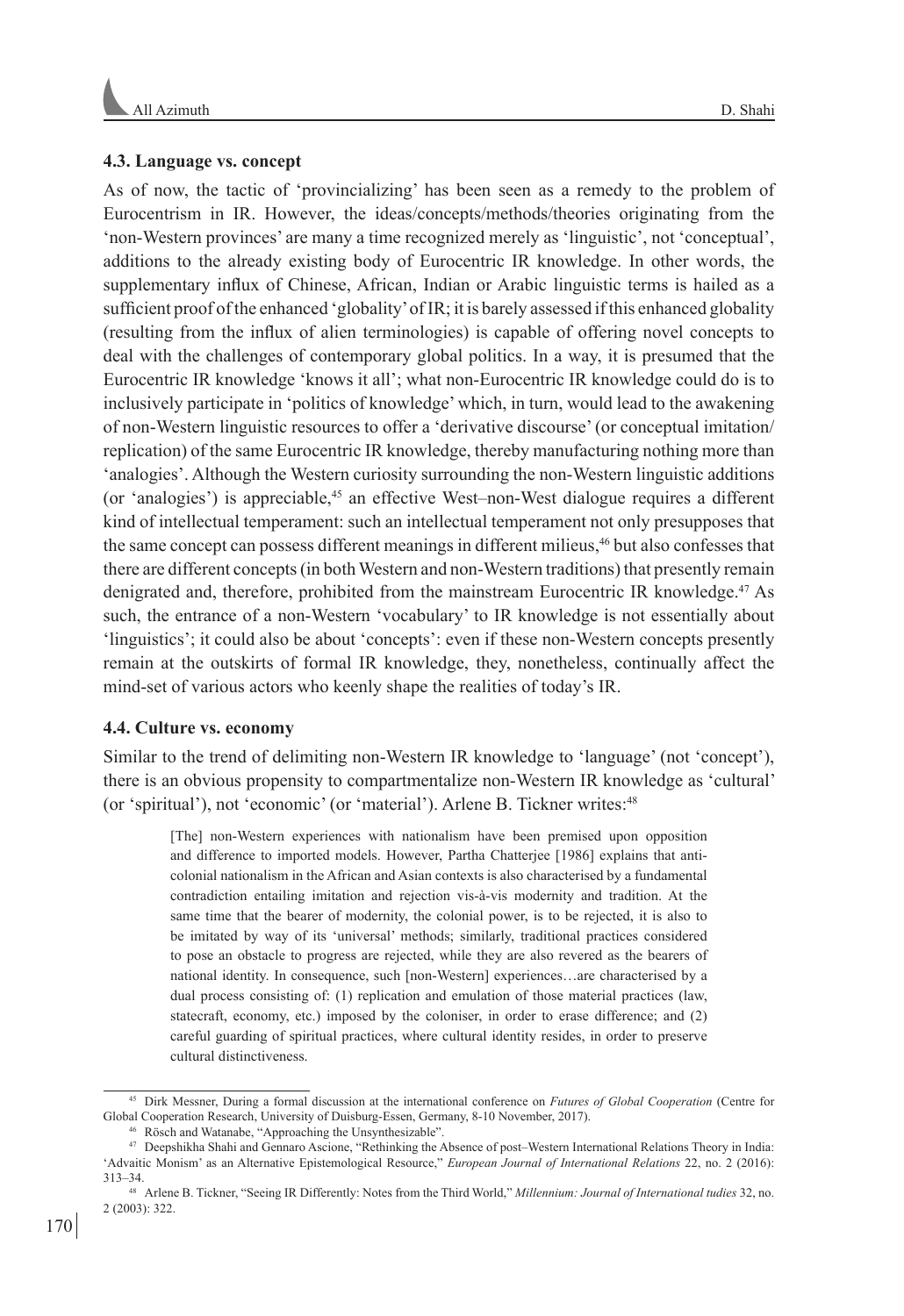This stereotypical post-colonial/de-colonial way of putting the 'cultural/spiritual' and 'economic/material' domains in separate boxes (which, in turn, implies preventing the non-Western experiences from uniformly intervening in both the boxes) is highly detrimental to an effective West–non-West dialogue,49especially in the era of Global IR which witnesses both the 'culturalization of the economic' and 'economization of the culture'.50 As Global IR – specifically after 2008 global financial crisis – confronts the 'economy as a cultural system,' the economic undertones of non-Western cultural voices must be readily affirmed and proactively incorporated in the dialogic approach to Global IR.<sup>51</sup>

### **4.5. Single vs. plural**

As global dialogues deal with divergent Western and non-Western voices while making efforts to resolve different sorts of political-economic-cultural-crises within the prevailing neoliberal world order, they inevitably face a core unresolved tension: that is, the tension between 'single' (read 'universal') and 'plural' (read 'particular'). Friedrich V. Kratochwil illustrates:52

[Q]uite different from the philosophical argument that we are part of just another episode of the [single] relentless historical process leading to ever more inclusive forms of political organization, the spread of universalism [by Eurocentric IR] is strongly counteracted by the equally strong assertion of particularities [or non-assimilative pluralities by non-Eurocentric post-colonial and de-coloinal IR]. Precisely because the packed imagery of the visionary global culture [involving the conceptualisations, mechansisms, and policies of 'dialogue' in Eurocentric IR] is either trivial or shallow.

This 'single vs. plural'/'universal vs. particular' tension – that unrelentingly circumvents the dialogic approach to Global IR – provokes an intellectual tussle between 'Eurocentric IR' and 'non-Eurocentric post-colonial and de-colonial IR'. Deepshikha Shahi simplifies:<sup>53</sup>

In an effort to challenge the universalist claims of Eurocentric IR, the non-Eurocentric postcolonial and de-colonial IR present a holist view of reality: a holist view that emphasizes upon combining the 'missing particularist narratives of/from the non-Western parts' with the 'provincialized particularist narratives of/from the Western parts' for seizing the whole/holist reality of IR. However, this holist view of reality presented by post-colonial and de-colonial IR recommends the same Eurocentric dualism: while Eurocentric IR maintains the separation between the West and the Rest, the non-Eurocentric post-colonial and de-colonial IR reverse this knowledge-situation and retain the separation between the Rest and the West.

While the West claims universality and, therefore, conveniently confines the non-West to a 'local' domain, the non-West too eagerly appropriates for itself the 'local' domain as a reaction against the West's arrogant claim to universality.54 However, this reactionary

Contrary to the post-colonial compartmentalization of 'materialism/economy' and 'spiritualism/culture', Ghanshyam Shah (2013) offers a re-reading of Gandhi's famous work *Hind Swaraj* (originally published in 1909) to reveal how the elements of both spiritualism and materialism are mutually enmeshed in the philosophical schools of not only the the West, but also the non-West (including India). Ghanshyam Shah, *Re-reading Hind Swaraj : Modernity and Subalterns* (New Delhi: Routledge, 2013).

<sup>50</sup> William Biebuyck and Judith Meltzer, "Cultural Political Economy," in *Oxford Research Encyclopedia of International Studies* (Oxford: Oxford University Press, 2010).

<sup>51</sup> Todd Dufresne and Clara Sacchetti, eds, *The Economy as Cultural System: Theory, Capitalism, Crisis* (New York: Bloomsbury, 2012).

<sup>52</sup> Friedrich V. Kratochwil, "Politics, Norms and Peaceful Change," *Review of International Studies (The Eighty Years' Crisis 1919-1999)* 24 (1998): 215.

<sup>53</sup> Shahi, *Advaita*, 110–11.

<sup>54</sup> In this context, it is relevant to recall the role of International Studies Association (ISA) which, in its bid to manufacture 'global dialogues' in IR, often invites and arranges the voices from the non-West ('local' domains) along 'all women' or 'all young' or 'all non-white' discursive panels: rather than boxing these non-Western voices along particular gender, age or racial grounds, it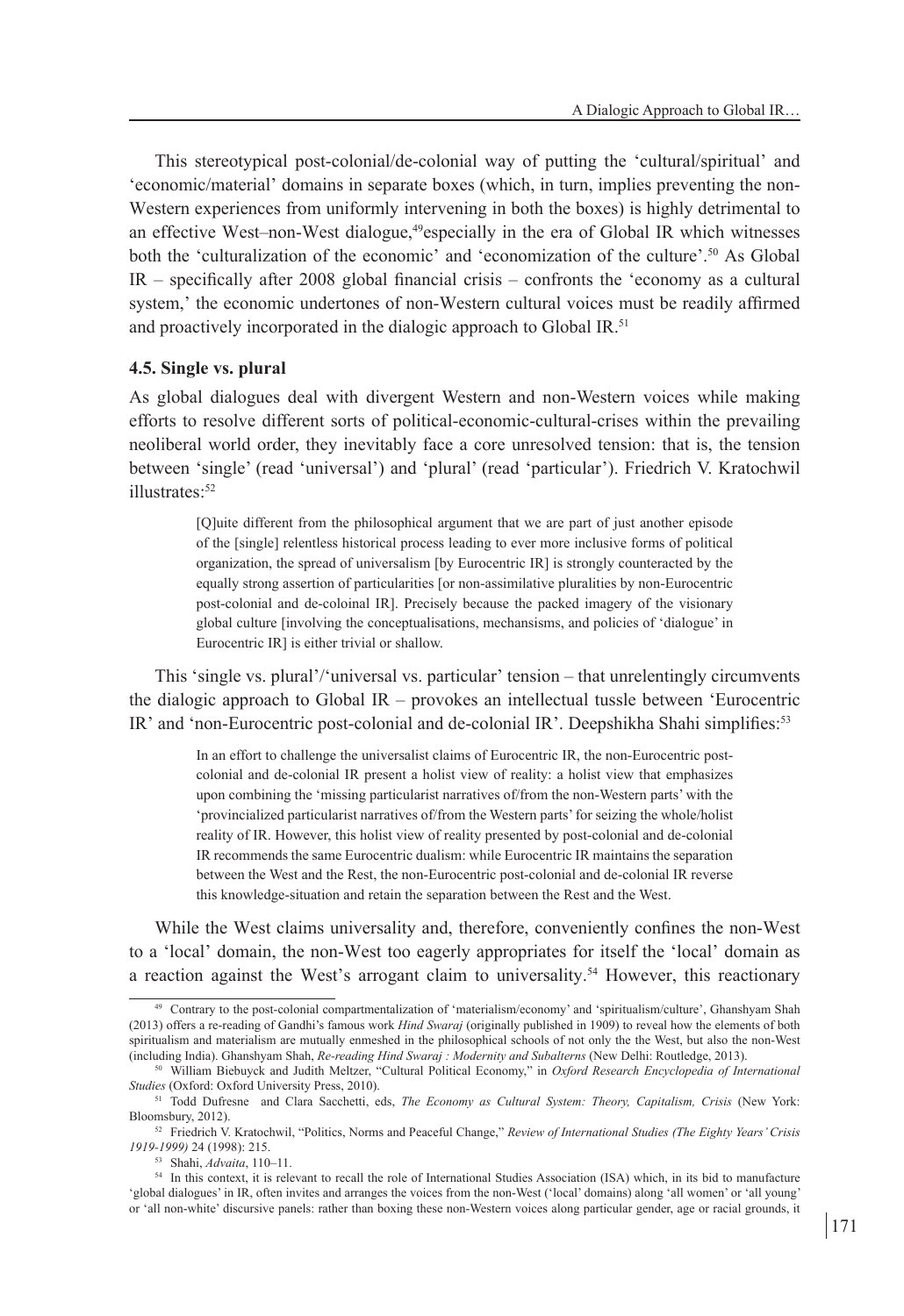reduction of non-Western intellectual projects into a 'regional' discourse applicable only to a 'local' domain is exceedingly problematic: in fact, a few post-Western intellectual projects (e.g. the ones inspired by non-Western philosophies of Sufism, Advaita etc.) generate a 'universalist' discourse that is capable of explaining/describing the general realities of international relations (as applicable to the entire Globe), without suppressing the 'particularist' realities of international relations (as applicable to a 'local' domain). Thus, whenever 'single vs. plural'/'universal vs. particular' tension disrupts an effective Westnon-West dialogue, one needs to make the following twofold observation: (i) the West does not exhaust the universalist explanations/descriptions of international relations; in fact, the non-West does (and can) add to the universalist explanations/descriptions of international relations; (ii) the dialogic approach to Global IR must not compulsorily subscribe to 'universal vs. particular' or 'single vs. plural' tension;<sup>55</sup> it could, rather, transcend this tension by inculcating an intellectual attitude that upholds 'universal along with particular' or 'single along with plural'.

## **5. Concluding Remarks**

Principally, the complexities of a dialogic approach to Global IR are offshoots of a broader 'politics of knowledge'. As the pioneer of this politics of knowledge, the West had selfassigned a 'white-man's burden' which, in turn, eventually manifested into its legitimized role as a conventional knowledge-producer in IR (and other social sciences). On the flip side, this meant not only the subjugation of the non-West as a valid knowledge-producer, but also the allocation to the non-West the fixed role of a knowledge-consumer. For a prolonged period, both the West and the non-West (un)critically moved ahead with this status-quoist 'knowledgepower equations'. However, lately, both the West and the non-West have deliberately entered into a polemical mode which allows an unprecedented opening to heterodox IR theorizations stirred by alien knowledge-forms. In fact, this opening to heterodox IR theorizations is motivated by the need to pursue the 'Global': the main challenge facing contemporary IR is how to make it Global by extending its theoretical-practical grounds beyond Eurocentric biases. And one of the most treaded pathways to address these Eurocentric biases has been the inclusion of non-Western worldviews. But it is pertinent to bear in mind that the greater inclusion of non-Western worldviews – for instance, the incorporation of Chinese, Indian, or Brazilian voices in global dialogues – cannot make IR less Eurocentric or more Global if the following slippery slopes are ignored: (i) if non-Western voices nurture a 'derivative discourse' of the same Western IR (e.g. if Kautilya's *Arthaśāstra* is uttered as the Indian version of the same Western Realism); (ii) if non-Western voices foster an 'exceptionalist discourse' which is narrowly applicable to the experiential realities of a native time-space zone (e.g. the post-colonial and de-colonial debates that sanction a rigid division between the particularist politico-experiential realities of the colonizing and colonialized worlds).

would be more helpful if these voices are aligned on the basis of their universally applicable conceptual merits.

<sup>&</sup>lt;sup>55</sup> Eurocentric IR compulsorily subscribes to 'universal vs. particular' tension as its dualist frameworks presume that there cannot be a 'non-perspectival perspective'. (Richard Shapcott, *Justice, Community and Dialogue in International Relations* (Cambridge: Cambridge University Press, 2001)). For instance, Iris M. Young argues: 'It is impossible to adopt an unsituated moral [or theoretical] point of view. And if a point is situated, then it cannot be universal…hence, [all universal accounts of realities provide] monological [not dialogical] accounts of human agency'. Iris M. Young, *Justice and the Politics of Difference* (Princeton: Princeton University Press, 1990), 104. By contrast, the origins or applications of Sufi non-Eurocentric IR cannot be strictly tied down to specific spatio-temporal locations/centers of situated knowledge-forms. For a detailed discussion on this issue, see Deepshikha Shahi, "Introducing Sufism to International Relations Theory: A Preliminary Inquiry into Epistemological, Ontological, and Methodological Pathways," *European Journal of International Relations* 25, no. 1 (2018): 250–75.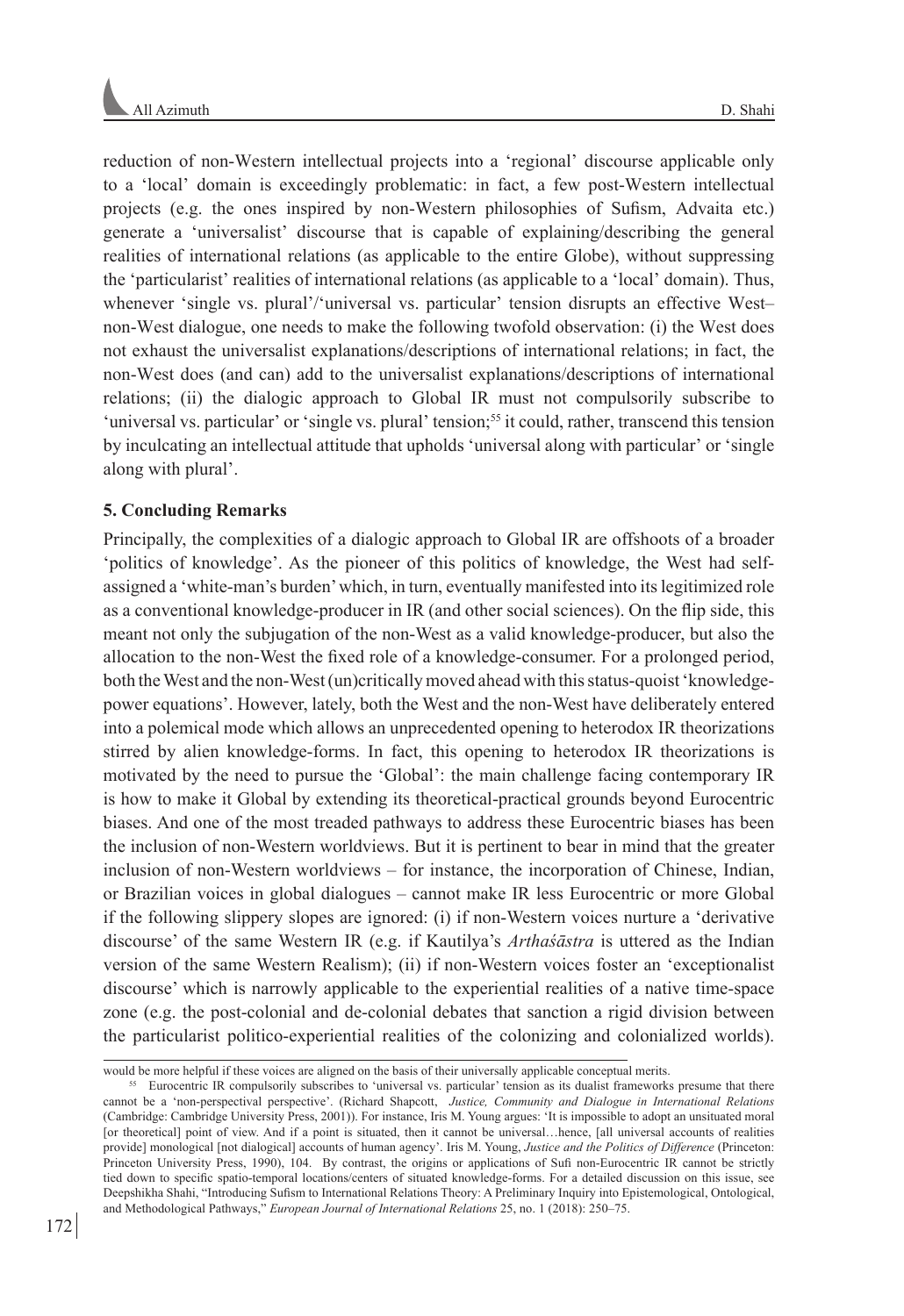Although the politics of knowledge was imposed by the West on the non-West in a binary fashion, a conscientious pursuit of Global IR today calls for a fresh politics of knowledge wherein an effective West–non-West dialogue cautiously plays out on non-binary, or say nonretaliatory, terms and conditions.

### **Bibliography**

- Acharya, Amitav. "Dialogue and Discovery: In Search of International Relations Theories Beyond the West." *Millennium: Journal of International Studies* 39, no. 3 (2011): 619–37.
- –––. "Global International Relations (IR) and Regional Worlds: A New Agenda for International Studies." *International Studies Quarterly* 58, no. 4 (2014): 647–59.
- Acharya, Amitav, and Barry Buzan. *The Making of Global International Relations*. Cambridge: Cambridge University Press, 2019.
- Alker, Hayward R. "The Dialectical Logic of Thucydides' Melian Dialogue." *The American Political Science Review* 82, no. 3 (1988): 805–20.
- Anievas, Alexander. "On Habermas, Marx and the Critical Theory Tradition: Theoretical Mastery or Drift?" In *International Relations Theory and Philosophy: Interpretive Dialogues*, edited by C. Moore and C. Farrands, 144–56. London: Routledge, 2010.
- Balci. Ali. "Knowledge, Repetition and Power in Ibn al-'Arabi's Thought: Some Preliminary Comments on Methodology." *All Azimuth* 4, no. 1 (2015): 39–50.
- Banchoff, Thomas. "Religion and the Global Politics of Human Dignity." In *Human Dignity and the Future of Global Institutions*, edited by Mark P. Lagon and Anthony Clark Arend, 257–76. Georgetown: Georgetown University Press, 2014.
- Behr, Hartmut, and Michael C. Williams. "Interlocuting Classical Realism and Critical Theory: Negotiating 'Divides' in International Relations Theory." *Journal of International Political Theory* 13, no. 1 (2017): 3–17.
- Bhambra, Gurminder K. "Talking Among Themselves? Weberian and Marxist Historical Sociologies as Dialogues Without 'Others'." *Millennium: Journal of International Studies* 39, no. 3 (2011): 667–81.
- Biebuyck, William, and Judith Meltzer. "Cultural Political Economy." In *Oxford Research Encyclopedia of International Studies*. Oxford: Oxford University Press, 2010.
- Biersteker, Thomas J. "Eroding Boundaries, Contested Terrain." *International Studies Review* 1 (1999): 3–9.
- Blanshard, Brand. *The Nature of Thought* (2 volumes). London: George Allen and Unwin Ltd, 1939.
- Bohm, David. *On Dialogue*. London: Routledge, 1996.
- Capan, Zeynep G. "Decolonising International Relations?" *Third World Quarterly* 38, no. 1 (2017): 1–15.
- Chatterjee, Partha. *Nationalist Thought and the Colonial World: A Derivative Discourse*. London: Zed Books, 1986.
- Curtis, Simon, and Marjo Koivisto. "Towards a Second 'Second Debate'? Rethinking the Relationship between Science and History in International Theory." *International Relations* 24, no. 4 (2010): 433–55.
- Der Derian, James. *Critical Practices in International Theory: Selected Essays.* London and New York: Routledge, 2009.
- de Souza, Teotónio R. "Machiavelli, A Modern European Avatar of Kautilya." 2011. https://www.semanticscholar. org/paper/Machiavelli%2C-a-Modern-European-Avatar-of-Kautilya-Souza/b51d9e73d8b14bad3ba1cda38600 c9108cec9880.
- Diez, Thomas, and Jill Steans. "A Useful Dialogue? Habermas and International Relations." *Review of International Studies* 31 (2005): 127–40.
- Dufresne, Todd, and Clara Sacchetti, eds. *The Economy as Cultural System: Theory, Capitalism, Crisis*. New York: Bloomsbury, 2012.
- Eun, Yong-Soo. "Beyond 'the West/non-West Divide' in IR: How to Ensure Dialogue as Mutual Learning." *The Chinese Journal of International Politics* 11, no. 4 (2018): 435–49.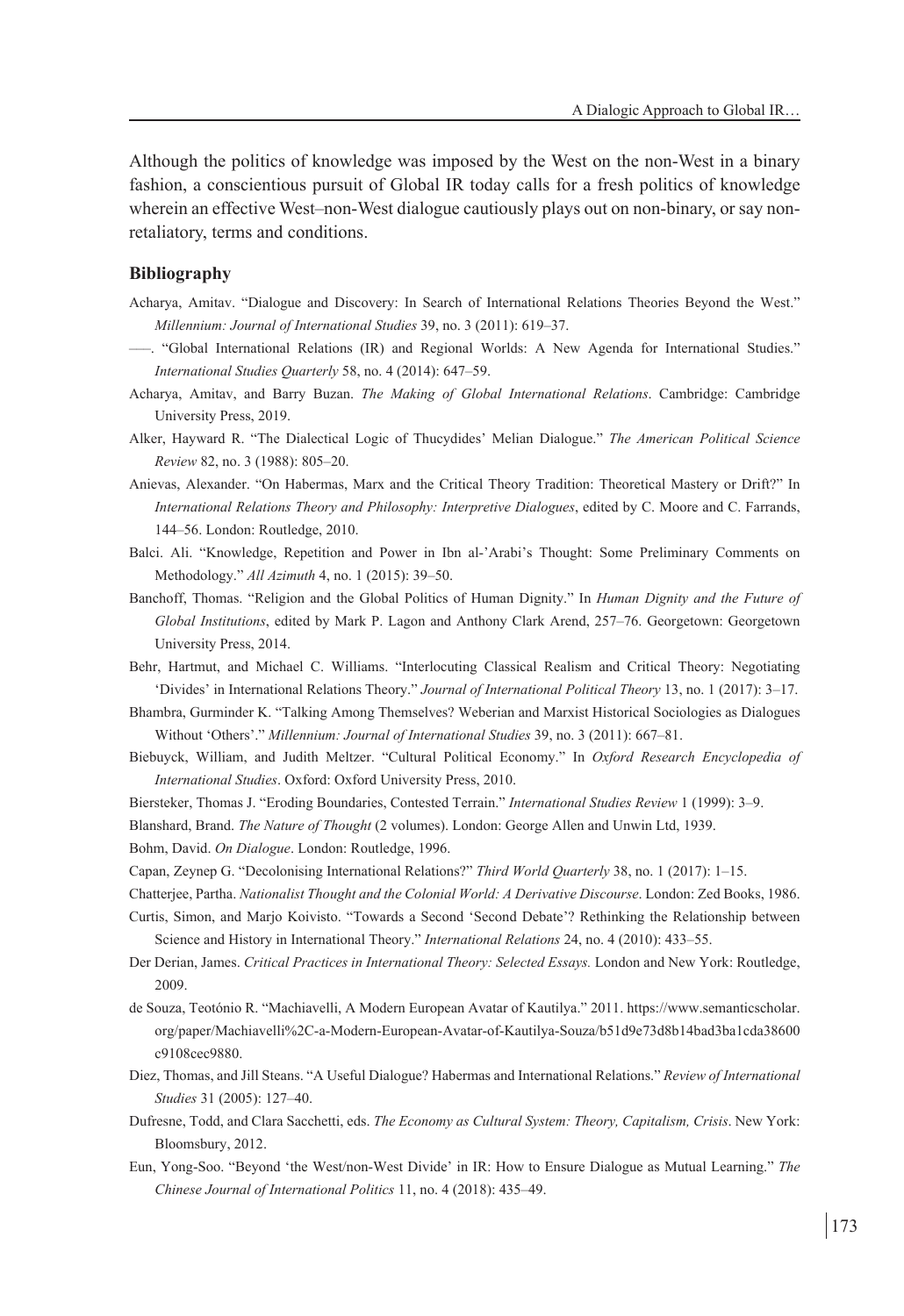- Grovogui, Siba N. *Beyond Eurocentrism and Anarchy: Memories of International Order and Institutions*. New York, NY: Palgrave Macmillan, 2006.
- Guillaume, Xavier. "Bakhtin: From Substance to Process." In *International Relations Theory and Philosophy: Interpretive Dialogues*, edited by C. Moore and C. Farrands. London and New York: Routledge, 2010.
- Harpaz, Guy. "The Role of Dialogue in Reflecting and Constituting International Relations: The Causes and Consequences of a Deficient European-Israeli Dialogue." *Review of International Studies* 37, no. 4 (2011): 1857–83.
- Hellmann, Gunther. "Are Dialogue and Synthesis Possible in International Relations?" *International Studies Review* 5, no. 1 (2003): 123–50.
- Hermann, Margaret G. "One Field, Many Perspectives: Building the Foundations for Dialogue." *International Studies Quarterly* 42 (1998): 605–24.
- Hobson, John M. "East and West in Global History." *Theory, Culture & Society* 23, no. 2-3 (2006): 408–10.

––– . *The Eastern Origins of Western Civilisation*. Cambridge: Cambridge University Press, 2004.

- Hobson, John M., and Alina Sajed. "Navigating Beyond the Eurofetishist Frontier of Critical IR Theory: Exploring the Complex Landscapes of Non-Western Agency." *International Studies Review* 19, no. 4 (2017): 547–72.
- Hutchings, Kimberly. "Dialogue between Whom? The Role of the West/ Non-West Distinction in Promoting Global Dialogue in IR." *Millennium: Journal of International Studies* 39, no. 3 (2011): 639–47.
- Jones, Branwen G. ed. *Decolonizing International Relations*. Lanham: Rowman & Littlefield, 2006.
- Kayaoglu, Turan. "Westphalian Eurocentrism in International Relations Theory." *International Studies Review* 12, no. 2 (2010): 193–217.
- Köchler, Hans, and Gudrun Grabher, eds. *Civilizations Conflict or Dialogue?*. Vienna: International Progress Organization, 1999.
- Korab-Karpowicz, Włodzimierz J. "How International Relations Theorists Can Benefit by Reading Thucydides." *The Monist* 89, no. 2 (2006): 232–44.
- Kratochwil, Friedrich V. "Politics, Norms and Peaceful Change." *Review of International Studies (The Eighty Years' Crisis 1919-1999)* 24 (1998): 193–218.
- ––– . *The Puzzles of Politics: Inquiries into the Genesis and Transformation of International Relations*. New York: Routledge, 2010.
- Kristensen, Peter M. "International relations in China and Europe: The Case for Interregional Dialogue in a Hegemonic Discipline." *The Pacific Review* 28, no. 2 (2014): 161–87.
- Lacatus, Cora, Daniel Schade, and Yuan Yao. "Quo vadis IR: Method, Methodology and Innovation." *Millennium: Journal of International Studies* 43, no. 3 (2015): 767–78.
- Lapid, Yosef. "Through Dialogue to Engaged Pluralism: The Unfinished Business of the Third Debate." *International Studies Review* 5, no. 1 (2003): 128–31.
- Liebig, Michael. "Statecraft and Intelligence Analysis in the Kautilya-Arthashastra." *Journal of Defence Studies* 8, no. 4 (2014): 27–54.
- Linklater, Andrew. "The Changing Contours of Critical International Relations Theory." In *Critical Theory and World Politics*, edited by Richard Wyn Jones. London: Lynne Reinner Publishers, 2001.
- Lovejoy, Arthur O. *The Revolt Against Dualism*. Chicago: Open Ccourt Publishing, 1930.
- Malmvig, Helle. "Security through Intercultural Dialogue? Implications of the Securitization of Euro-Mediterranean Dialogue between Cultures." *Mediterranean Politics* 10, no. 3 (2005): 349–64.
- Messner, Dirk. During a formal discussion at the international conference on *Futures of Global Cooperation*. Centre for Global Cooperation Research, University of Duisburg-Essen, Germany, 8-10 November, 2017.
- Mignolo, Walter D. *The Darker Side of Western Modernity: Global Futures, Decolonial Options*. Durham and London: Duke University Press, 2011.
- Moravcsik, Andrew. "Theory Synthesis in International Relations: Real Not Metaphysical." *International Studies Review* 5, no. 1 (2003): 131–36.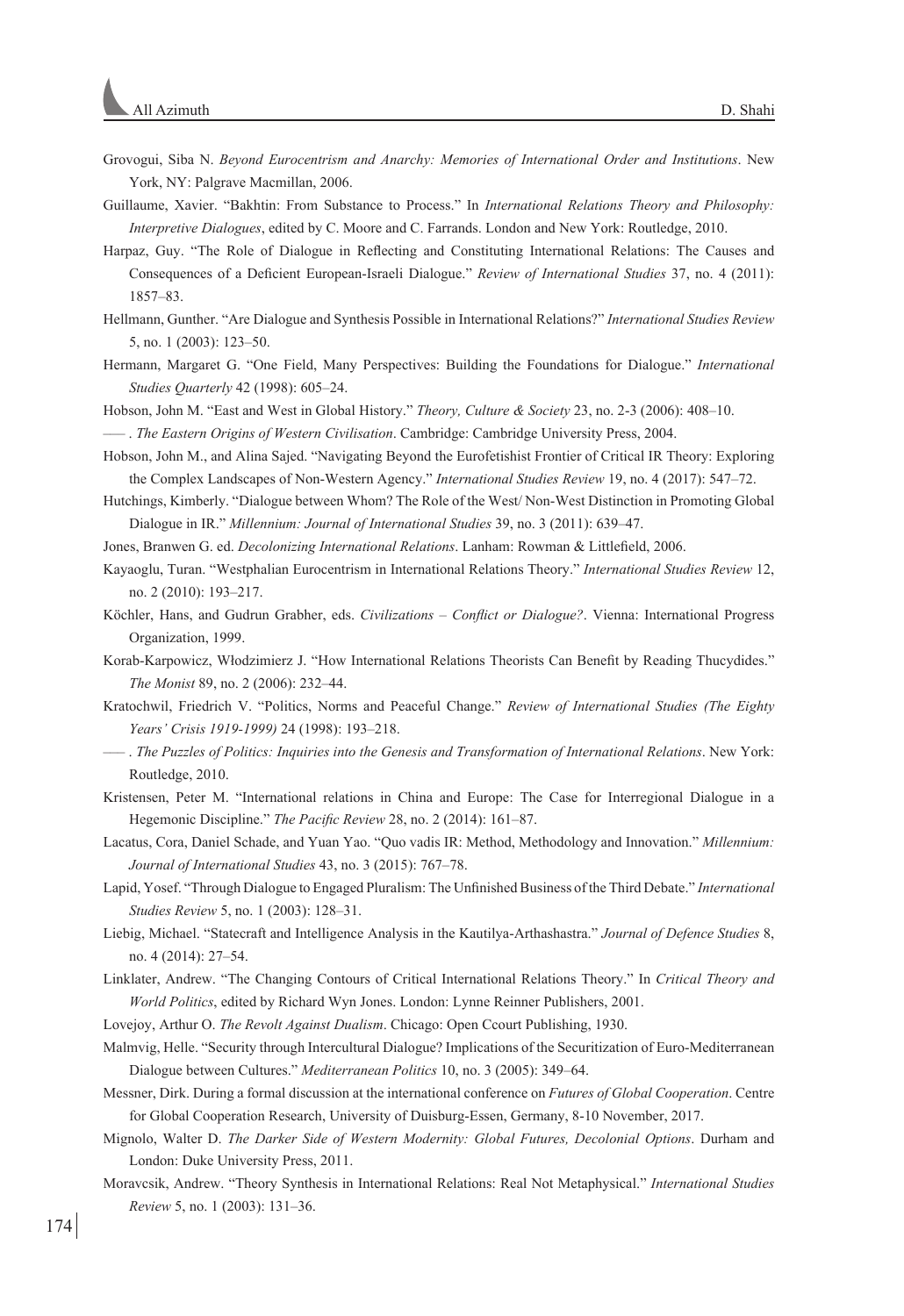- Muller, Harald. "Arguing, Bargainig and All That: Communicative Action, Rationalist Theory and the Logic of Appropriateness in International Relations." *European Journal of International Relations* 10, no. 3 (2004): 395–435.
- Neumann, Iver B. "International Relations as Emergent Bakhtinian Dialogue." *International Studies Review* 5, no. 1 (2003): 137–40.
- Paolini, Albert J. *Navigating Modernity: Postcolonialism, Identity, and International Relations*. London: Lynne Rienner Publishers, 1999.
- Parfit, Derek. *Reasons and Persons*. Oxford: Oxford University Press, 1984.
- Pieczara, Kamila. "Two Modes of Dialogue in IR : Testing on Western versus Non-Western Engagement with IR Theory." *Millennium Annual Conference*, *London School of Economics* (2010): 1–17.
- Rösch, Felix, and Atsuko Watanabe. "Approaching the Unsynthesizable in International Politics: Giving Substance to Security Discourses through Basso Ostinato?" *European Journal of International Relations* 23, no. 3 (2016): 609–29.
- Rosenau, James N. *Global Voices: Dialogues in International Relations*. Boulder: Westview Press, 1993.
- Sabaratnam, Meera. "IR in Dialogue. But Can We Change the Subjects? ATypology of Decolonising Strategies for the Study of World Politics." *Millennium: Journal of International Studies* 39, no. 3 (2011): 781–803.
- Schmidt, Brian C. "A Realist View of the Eurocentric Conception of World Politics." *Millennium:Journal of International Studies* 42, no. 2 (2014): 464–71.
- Shah, Ghanshyam. *Re-reading Hind Swaraj : Modernity and Subalterns*. New Delhi: Routledge, 2013.
- Shahi, Deepshikha. *Advaita as a Global International Relations Theory*. London and New York: Routledge, 2018.
- –––. "Introducing Sufism to International Relations Theory: A Preliminary Inquiry into Epistemological, Ontological, and Methodological Pathways." *European Journal of International Relations* 25, no. 1 (2018): 250–75.
- –––. *Kautilya and Non-Western IR Theory*. Cham: Palgrave Macmillan, 2018.
- Shahi, Deepshikha, and Gennaro Ascione. "Rethinking the Absence of post–Western International Relations Theory in India: 'Advaitic Monism' as an Alternative Epistemological Resource." *European Journal of International Relations* 22, no. 2 (2016): 313–34.
- Shapcott, Richard. *Justice, Community and Dialogue in International Relations*. Cambridge: Cambridge University Press, 2001.
- Shimizu, Kosuke. "The Genealogy of Culturalist International Relations in Japan and Its Implications for Post-Western Discourse." *All Azimuth* 7, no. 1 (2018): 121–36.
- Sil, Rudra, and, Peter Katzenstein. "Analytic Eclecticism in the Study of World Politics: Reconfiguring Problems and Mechanisms across Research Traditions." *Perspectives on Politics* 8, no. 2 (2010): 411–31.
- Snyder, Jack. "One World, Rival Theories." *Foreign Policy* 145 (2004): 52–62.
- Sprinz, Detlef F., and Yael Wolinsky-Nahmias. *Cases, Numbers, Models: International Relations Research Methods*. Michigan: University of Michigan Press, 2002.
- Tickner, Arlene B. Seeing IR Differently: Notes from the Third World. *Millennium: Journal of International Studies* 32, no. 2 (2003): 295–324.
- Tickner, Arlene B., and David L. Blaney. *Claiming the International*. New York: Routledge, 2013.
- Tickner, Judith A. "Dealing with Difference: Problems and Possibilities for Dialogue in International Relations." *Millennium: Journal of International Studies* 39, no. 3 (2013): 607–18.
- Tieku, Thomas K. "Collectivist Worldview: Its Challenge to International Relations." In *Africa and International Relations in the Twenty-First Century*, edited by Fantu Cheru, Timothy Shaw, and Scarlett Cornelissen. Basingstoke: Palgrave Macmillan, 2012.
- Tingyang, Zhao. "Rethinking Empire from a Chinese Concept 'All-under-Heaven'." *Social Identities* 12, no. 1 (2006): 29–41.
- Tuna, Agnes. "Intercultural Dialogue: Only a Means, Not an End in Itself. New-Med Research Network", 2016. https://www.osce.org/networks/newmedtrackII/292946?download=true